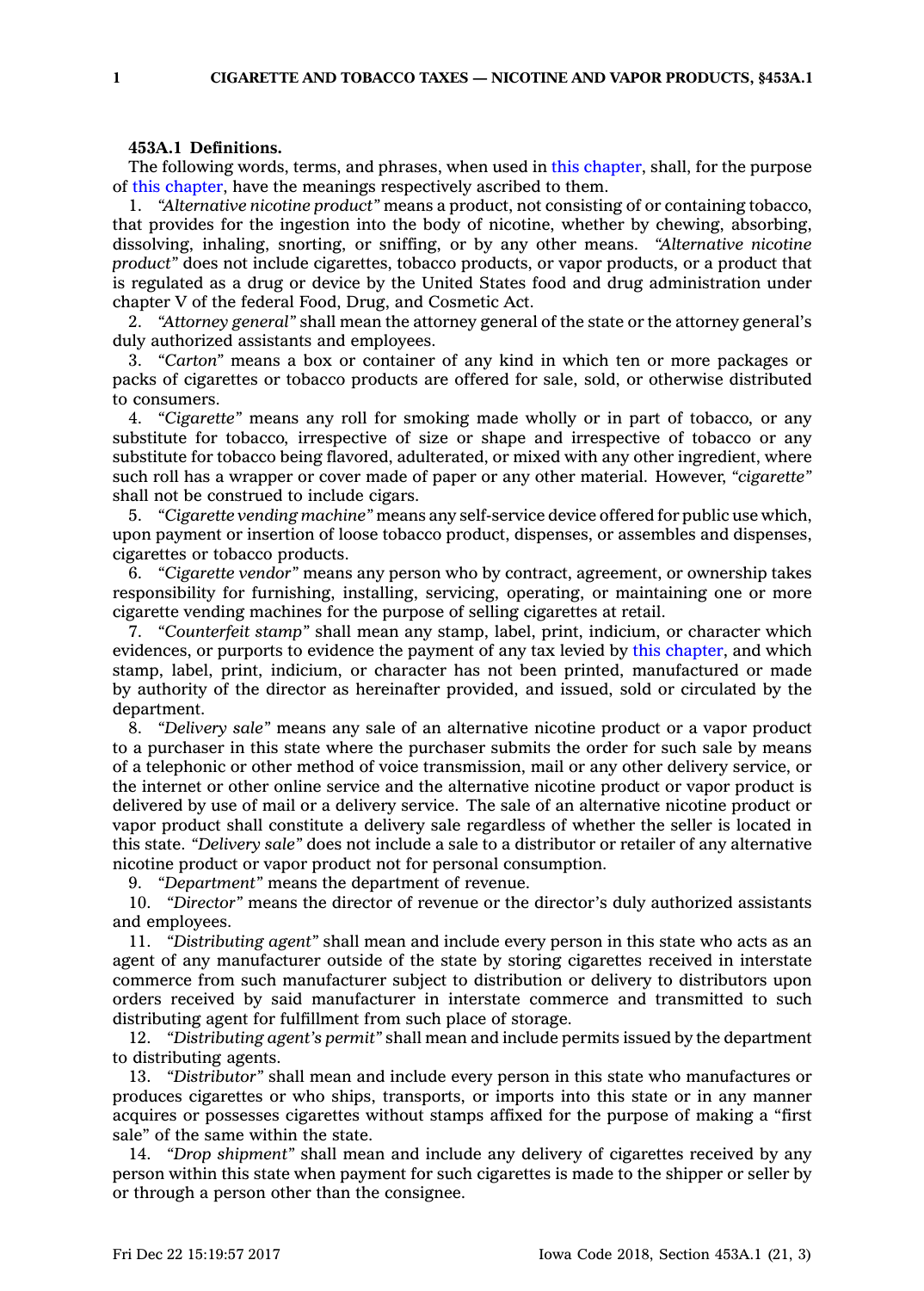15. *"First sale"* shall mean and include the first sale or distribution of cigarettes in intrastate commerce, or the first use or consumption of cigarettes within this state.

16. *"Individual packages of cigarettes"* shall mean and include every package of cigarettes or quantity of cigarettes assembled and ordinarily sold at retail.

17. *"Manufacturer"* shall mean and include every person who ships cigarettes into this state from outside the state.

18. *"Manufacturer's permit"* shall mean and include permits issued by the department to <sup>a</sup> manufacturer.

19. *"Package"* or *"pack"* means <sup>a</sup> container of any kind in which cigarettes or tobacco products are offered for sale, sold, or otherwise distributed to consumers.

20. *"Person"* shall mean and include every individual, firm, association, joint stock company, syndicate, partnership, corporation, trustee, agency or receiver, or respective legal representative.

21. *"Place of business"* is construed to mean and include any place where cigarettes are sold or where cigarettes are stored within or without the state of Iowa by the holder of an Iowa permit or kept for the purpose of sale or consumption; or if sold from any vehicle or train, the vehicle or train on which or from which such cigarettes are sold shall constitute <sup>a</sup> place of business; or for <sup>a</sup> business within or without the state that conducts delivery sales, any place where alternative nicotine products or vapor products are sold or where alternative nicotine products or vapor products are kept for the purpose of sale.

22. *"Previously used stamp"* shall mean and include any stamp which is used, sold, or possessed for the purpose of sale or use, to evidence the payment of the tax herein imposed on an individual package of cigarettes after said stamp has, anterior to such use, sale, or possession, been used on <sup>a</sup> previous or separate individual package of cigarettes to evidence the payment of tax as aforesaid.

23. *"Retailer"* shall mean and include every person in this state who shall sell, distribute, or offer for sale for consumption or possess for the purpose of sale for consumption, cigarettes, alternative nicotine products, or vapor products irrespective of quantity or amount or the number of sales.

24. *"Retail permit"* shall mean and include permits issued to retailers.

25. *"Self-service display"* means any manner of product display, placement, or storage from which <sup>a</sup> person purchasing the product may take possession of the product, prior to purchase, without assistance from the retailer or employee of the retailer, in removing the product from <sup>a</sup> restricted access location.

26. *"Stamps"* means the stamp or stamps printed, manufactured or made by authority of the director and issued, sold or circulated by the department and by the use of which the tax levied is paid. It also means any impression, indicium, or character fixed upon packages of cigarettes by metered stamping machine or device which may be authorized by the director to the holder of state or manufacturers' permits and by the use of which the tax levied is paid.

27. *"State permit"* shall mean and include permits issued by the department to distributors, wholesalers, and retailers.

28. *"Tobacco products"* means cigars; little cigars as defined in section [453A.42,](https://www.legis.iowa.gov/docs/code/453A.42.pdf) [subsection](https://www.legis.iowa.gov/docs/code/453A.42.pdf) 6; cheroots; stogies; periques; granulated; plug cut, crimp cut, ready rubbed, and other smoking tobacco; snuff, snuff flour; cavendish; plug and twist tobacco; fine-cut and other chewing tobaccos; shorts; or refuse scraps, clippings, cuttings and sweepings of tobacco, and other kinds and forms of tobacco, prepared in such manner as to be suitable for chewing or smoking in <sup>a</sup> pipe or otherwise, or both for chewing and smoking; but does not mean cigarettes.

29. *"Vapor product"* means any noncombustible product, which may or may not contain nicotine, that employs <sup>a</sup> heating element, power source, electronic circuit, or other electronic, chemical, or mechanical means, regardless of shape or size, that can be used to produce vapor from <sup>a</sup> solution or other substance. *"Vapor product"* includes an electronic cigarette, electronic cigar, electronic cigarillo, electronic pipe, or similar product or device, and any cartridge or other container of <sup>a</sup> solution or other substance, which may or may not contain nicotine, that is intended to be used with or in an electronic cigarette, electronic cigar, electronic cigarillo, electronic pipe, or similar product or device. *"Vapor product"* does